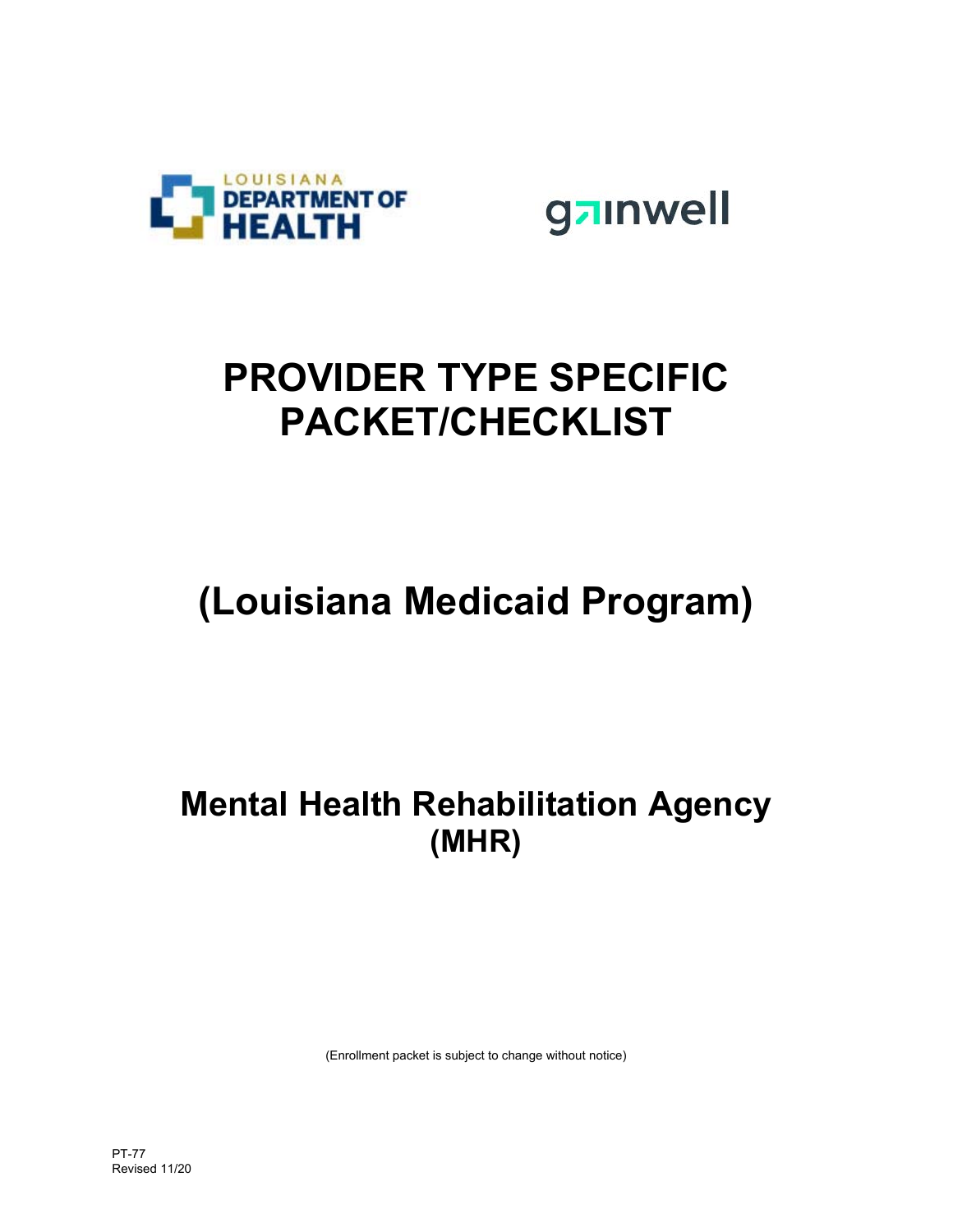### **Mental Health Rehabilitation Agency (MHR) CHECKLIST OF FORMS FOR SUBMISSION**

#### **NOTE: Mental Health Rehab Agencies (PT-77) may only in enroll in Louisiana Medicaid (Fee-For-Service) for Medicare Cross-overs and QMB Claims - so the MHR Entity must be enrolled with Medicare**

The following checklist identifies the necessary documents needed to enroll in Louisiana Medicaid (Fee-For-Service), as a Mental Health Rehab Agency

| Completed | <b>Document Name</b>                                                                                                                                 |  |  |  |  |  |  |  |
|-----------|------------------------------------------------------------------------------------------------------------------------------------------------------|--|--|--|--|--|--|--|
| $\star$   | 1. Completed Entity/Business Louisiana Medicaid PE-50 Provider Enrollment Form.                                                                      |  |  |  |  |  |  |  |
|           |                                                                                                                                                      |  |  |  |  |  |  |  |
| *         | 2. Completed PE-50 Addendum - Provider Agreement Form.                                                                                               |  |  |  |  |  |  |  |
|           |                                                                                                                                                      |  |  |  |  |  |  |  |
| *         | 3. Completed Medicaid Direct Deposit (EFT) Authorization Agreement Form.                                                                             |  |  |  |  |  |  |  |
|           |                                                                                                                                                      |  |  |  |  |  |  |  |
| $\star$   | 4. Louisiana Medicaid Ownership Disclosure Information Forms for Entity/Business.                                                                    |  |  |  |  |  |  |  |
|           |                                                                                                                                                      |  |  |  |  |  |  |  |
| $\star$   | 5. (If submitting claims electronically) Completed Provider's Election to Employ                                                                     |  |  |  |  |  |  |  |
|           | Electronic Data Interchange of Claims for Processing in the Louisiana Medical                                                                        |  |  |  |  |  |  |  |
|           | Assistance Program (EDI Contract) Form and Power of Attorney Form (if                                                                                |  |  |  |  |  |  |  |
|           | applicable).                                                                                                                                         |  |  |  |  |  |  |  |
|           | 6. Copy of voided check or letter from the bank on bank letterhead verifying the                                                                     |  |  |  |  |  |  |  |
|           | account and routing number for the account to which you wish to have your funds                                                                      |  |  |  |  |  |  |  |
|           | electronically deposited (deposit slips are not accepted).                                                                                           |  |  |  |  |  |  |  |
|           | 7. Copy of a pre-printed document received from the IRS showing both the employer                                                                    |  |  |  |  |  |  |  |
|           | identification number (EIN) and the official name as recorded on IRS records (W-9                                                                    |  |  |  |  |  |  |  |
|           | forms are not accepted).                                                                                                                             |  |  |  |  |  |  |  |
|           | 8. Copy of the Behavioral Health Service Provider License issued by the Health                                                                       |  |  |  |  |  |  |  |
|           | Standards section from Louisiana Department of Health.                                                                                               |  |  |  |  |  |  |  |
|           | 9. On Section A of the PE-50 Form, in the Specialty Code space write in '78' (Mental<br>Health Rehab) and leave the Subspecialty Code space 'blank'. |  |  |  |  |  |  |  |
|           | 10. On Section D of the PE-50 Form, in the Provider Type Description space write in                                                                  |  |  |  |  |  |  |  |
|           | 'Mental Health Rehab' and in the Provider Type Code space write in '77'.                                                                             |  |  |  |  |  |  |  |
|           | TO LINK INDIVIDUAL PROFESSIONALS                                                                                                                     |  |  |  |  |  |  |  |
| $***$     | 11. Completed Link/Unlink and Working Relationship Form for currently enrolled                                                                       |  |  |  |  |  |  |  |
|           | professional individuals needing to link to this Mental Health Rehab Agency.                                                                         |  |  |  |  |  |  |  |
|           |                                                                                                                                                      |  |  |  |  |  |  |  |
|           | The following individuals may link to a Mental Health Clinic – if their Specialty is                                                                 |  |  |  |  |  |  |  |
|           | Psychiatric:                                                                                                                                         |  |  |  |  |  |  |  |
|           | Doctor of Osteopathic Medicine (PT-19), Physicians (PT-20), Nurse Practitioner                                                                       |  |  |  |  |  |  |  |
|           | (PT-78), Psychologist or Medical Psychologist (PT-31) and Social Worker (PT-73).                                                                     |  |  |  |  |  |  |  |
|           |                                                                                                                                                      |  |  |  |  |  |  |  |
|           | If any individual is not enrolled or active in Medicaid, then a full Individual Enrollment                                                           |  |  |  |  |  |  |  |
|           | Application is required, in addition to the Group Link/Unlink form.                                                                                  |  |  |  |  |  |  |  |

\* These forms are available in the **Basic Enrollment Packet for Entities/Businesses**.

\*\*Forms included here.

Please submit all required documentation to: **Gainwell Provider Enrollment PO Box 80159 Baton Rouge, LA 70898-0159**